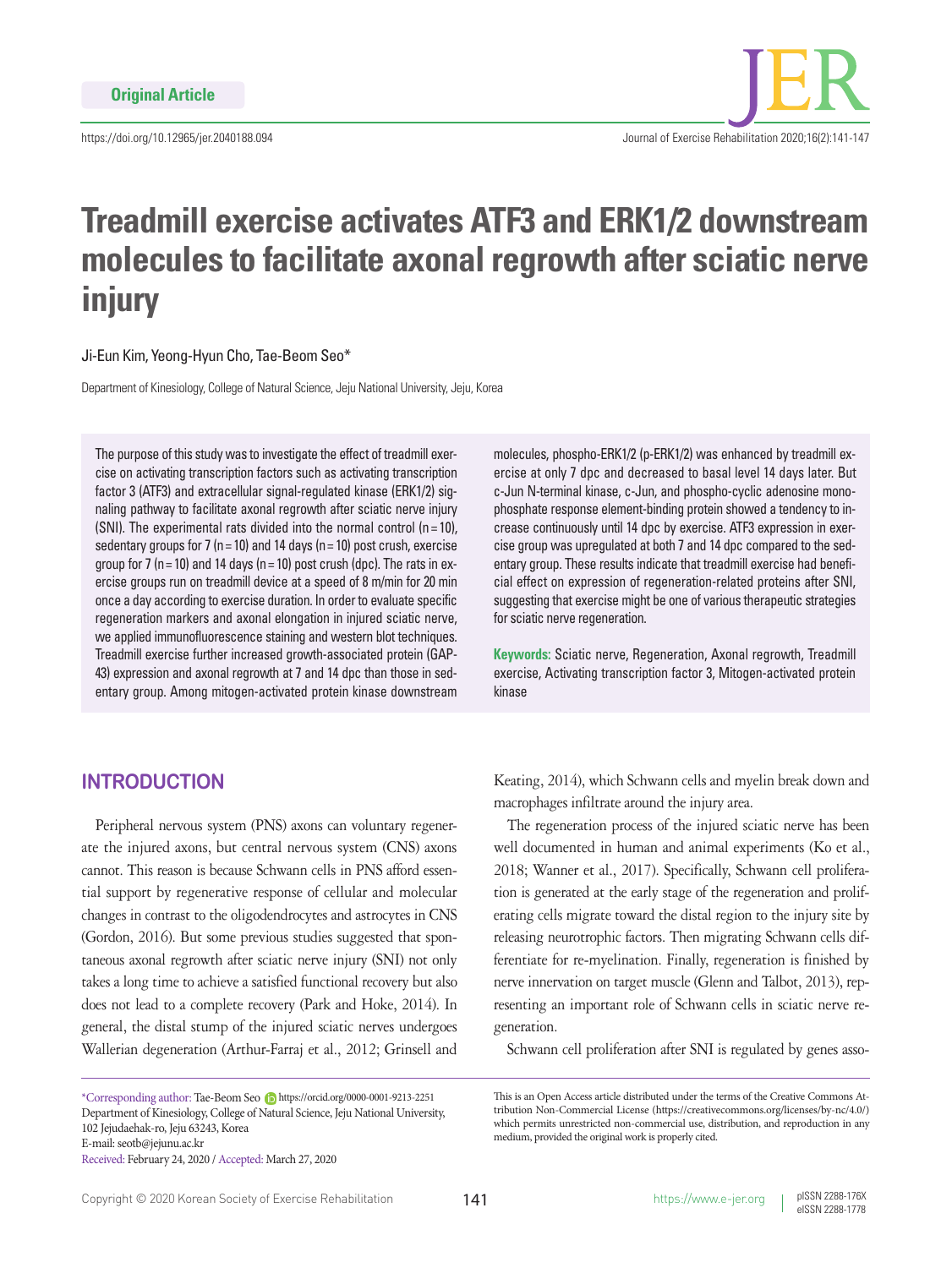ciated with the cell cycle and cell division, and these cell biological changes facilitate axonal regeneration of the injured peripheral nerves (Jiang et al., 2017). In previous studies on cell proliferation and nerve regeneration, cell division cycle-2 (Cdc2 or Cdk1) promoting G2-M phase transition in the cell cycle has been demonstrated to enhance axonal elongation of the injured sciatic nerve by activating Schwann cell proliferation and neurotrophic factors including brain-derived neurotrophic factor (Han et al., 2007) as well as ERK1/2 are reported to be activated by SNI to enhance Schwann cell proliferation (Seo et al., 2009). In addition, ATF3 or CREB for activating regeneration associated genes (RAGs) are upregulated in cell body of injured peripheral nerve. It has been known that these RAGs are increased by inhibition of free oxygen radicals (Kalender et al., 2009), cell transplantation therapy (Chen et al., 2007) and physical activity (Gómez-Pinilla et al., 2002) after SNI.

Various physical activities including treadmill, swimming, resistance, and wheel running exercise have frequently recommended as a therapeutic modality for improving histological changes and functional recovery after SNI (Armada-da-Silva et al., 2013). According to related studies, treadmill training stimulates proliferation of Schwann cells that support axonal regeneration at early stage of sciatic nerve regeneration (Seo et al., 2009), and physical activity improves the capacity of axonal growth and re-innervation with target muscles (English et al., 2009; Udina et al., 2011a).

With these results mentioned by previous studies, physical activity is essential for axonal regeneration and biochemical alteration after SNI. However the rationale of treadmill exercise on activation of ATF3 and ERK1/2 signaling pathway at early stage of sciatic nerve regeneration is still not clear. Therefore, the purpose of this study was to investigate effect of treadmill training on axonal regrowth at 7 and 14 days after SNI through activation of ATF3 and ERK1/2 downstream molecules.

# **MATERIALS AND METHODS**

#### **Experimental animals**

Male Sprague-Dawley rats (160 g, 6 weeks old) were used in this experiment. They were allocated into 5 groups: the normal control (n = 10), sedentary groups for 7 (n = 10) and 14 days (n = 10) postinjury, exercise group for 7 ( $n=10$ ) and 14 days ( $n=10$ ) postinjury. Animals were maintained at a constant room temperature of 22°C and 60% of humidity under 12/12-hr light-dark cycle. They were accepted to eat commercial rat chow (Samyang Co., Seoul, Korea) and water ad libitum. The experimental procedures

must be approved by the ethics committee of Jeju National University and followed animal experiment guide in our institution before this study.

#### **Sciatic nerve injury**

For the surgical procedures, the rats were anesthetized with using an animal inhalation narcosis control (Jeungdo Bio & Plant, Seoul, Korea). First of all, the rats were placed into the chamber with 2%–2.5% concentration of isoflurane for anesthesia and then 1.5%–1.8% concentration for maintenance during SNI. The left sciatic nerve was crushed with a pair of forceps for 1 min and 30 sec at intervals (Seo et al., 2006). After surgery, anesthetized animals were then placed on a heating pad maintained at 37°C, and then they were put in their cages for resting. All rats were sacrificed 7 and 14 days later.

#### **Treadmill exercise**

The experimental rats were adapted to treadmill exercise about 10 min for a week before starting the experiment. Sciatic nerve surgery was performed to exercise and sedentary groups but rats in control group were not crushed. The animals had rest for 2 days after sciatic crush injury. Treadmill exercise was conducted on third postoperative day. The animals in exercise group ran on the treadmill device (Jeungdo Bio & Plant) at 8 m/min for 20 min with no inclination according to exercise period.

#### **Western blot analysis**

The dissected sciatic nerves were rinsed with phosphate-buffered saline (PBS), and lysed in Triton lysis buffer. Being denatured proteins were separated on sodium dodecyl sulfate-polyacrylamide gel and then transferred onto polyvinylidene difuoride membrane on ice at 200 mA for 2 hr. The membranes were blocked in TBS including 5% skim milk, 0.1% Tween 20. Then, the membranes were incubated overnight with primary antibodies at 4°C. Protein (20 μg) was used for western blot analysis using anti-GAP-43 mouse monoclonal antibody (1:1,000, Santa Cruz Biotechnology, Santa Cruz, CA, USA), antiphosphorylated ERK1/2 rabbit polyclonal antibody (1:2,000, Cell Signaling Biotechnology, Danvers, MA, USA), antiphosphorylated CREB rabbit monoclonal antibody (1:1,200, Cell Signaling Biotechnology), anti-p38MAPK rabbit polyclonal antibody (1:700, Cell Signaling Biotechnology), anti-ATF3 rabbit polyclonal antibody (1:700, Santa Cruz Biotechnology), antiphosphorylated c-Jun rabbit polyclonal antibody (1:1,200, Cell Signaling Biotechnology), anti-c-Jun N-terminal kinase (JNK) rabbit polyclonal antibody (1:1,200, Cell Signaling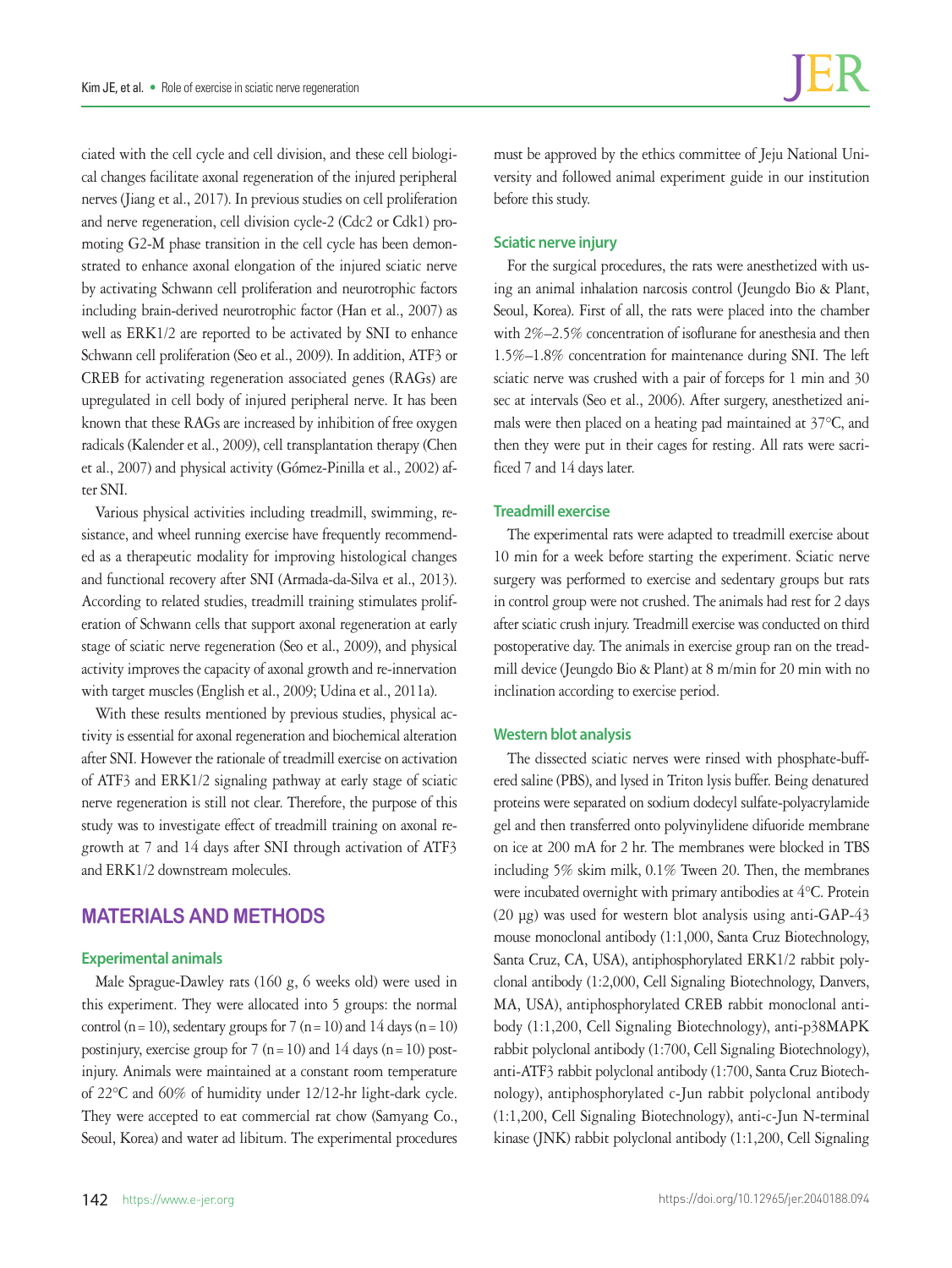Biotechnology), anti-β-actin mouse monoclonal antibody (1:2,000, Santa Cruz Biotechnology), and goat anti-mouse or goat anti-rabbit horseradish peroxidase conjugated secondary antibody (1:1,000, GeneTex Inc., Irvine, CA, USA) were used. The blotting proteins were detected by using Westar enhanced cheminescence substrates (Cyanagen, Bologna, Italy). Analysis of protein density was performed using Chemidoc (Bio-Rad, Hercules, CA, USA).

## **Immunofluorescence staining**

Nerve segments were longitudinally sliced on a cryostat at -20°C. For immunofluorescence staining, sections were incubated in PBS with 4% paraformaldehyde and 4% sucrose for 40 min and rinsed 3 times. 0.5% NP-40 in PBS was treated for cell permeability and 2.5% horse serum and 2.5% bovine serum albumin were treated for inhibition of background for 4 hr at room temperature. The following primary antibodies were used for immunostaining: anti-GAP-43 (1:1,000, Santa Cruz Biotechnology) and anti-neurofilament-200 (NF-200) rabbit polyclonal antibody (1:700, Sigma-Aldrich, Darmstadt, Germany) antibodies. Then they were incubated with rhodamine-goat anti-rabbit secondary antibody (1:600, Molecular Probes, Eugene, OR, USA) or fluorescein-goat anti-mouse antibody (1:500, Molecular Probes) for 90 min at room temperature. The sections were viewed with a Nikon fluorescence microscope (Nikon model E-600, Nikon, Kawasaki, Japan), and the images were analyzed using Adobe Photoshop (Adobe CS6, San Jose, CA, USA).

## **Statistical analysis**

All the data is presented as a mean±standard error. Statistical analysis was performed using one-way analysis of variance followed by Duncan *post hoc* test. The significance level was set at  $P < 0.05$ . All graphs were shown by using Prism 6 (GraphPad, La Jolla, CA, USA).

## **RESULTS**

## **Treadmill exercise increases GAP-43 and axonal elongation in the distal area of the injured sciatic nerve at 7 and 14 dpc**

To investigate the effect of treadmill exercise on axonal regrowth, we analyzed time-dependent changes in GAP-43 known as a specific marker for peripheral nerve regeneration. GAP-43 was expressed at 7 and 14 after SNI, and treadmill exercise significantly increased GAP-43 induction at all time points compared to those in the sedentary group (Fig. 1A). At 7 dpc, the immunohistochemistry images in 5 mm distal to the damage site showed increased axonal elongation stained with NF-200. And colocalization of GAP-43 with NF-200 was higher in treadmill group than those seen in the sedentary group (Fig. 1B).

## **Treadmill exercise upregulates activation of ERK1/2 and CREB signaling pathway at early stage of sciatic nerve regeneration**



To examine the possible link between mitogen-activated protein

Fig. 1. Treadmill exercise increased GAP-43 expression levels and axonal elongation in the injured sciatic nerve. (A) GAP-43 was expressed in the injured sciatic nerve at 7 and 14 days post crush (dpc) and was further upregulated by treadmill exercise. In the quantitative graph, GAP-43 in exercise group (Ex) was significantly enhanced at each time point compared to sedentary group (Sed). (B) Immunofluorescence images of NF-200 and GAP-43 proteins in 5 mm distal to the injury site at 7 dpc. The GAP-43 signals generally overlapped with NF-200-labeled axons, and were higher in Ex than Sed. \**P*< 0.05 vs. the control group. dpc, days post crush; Cont, control; Ex, treadmill exercise; Sed, sedentary.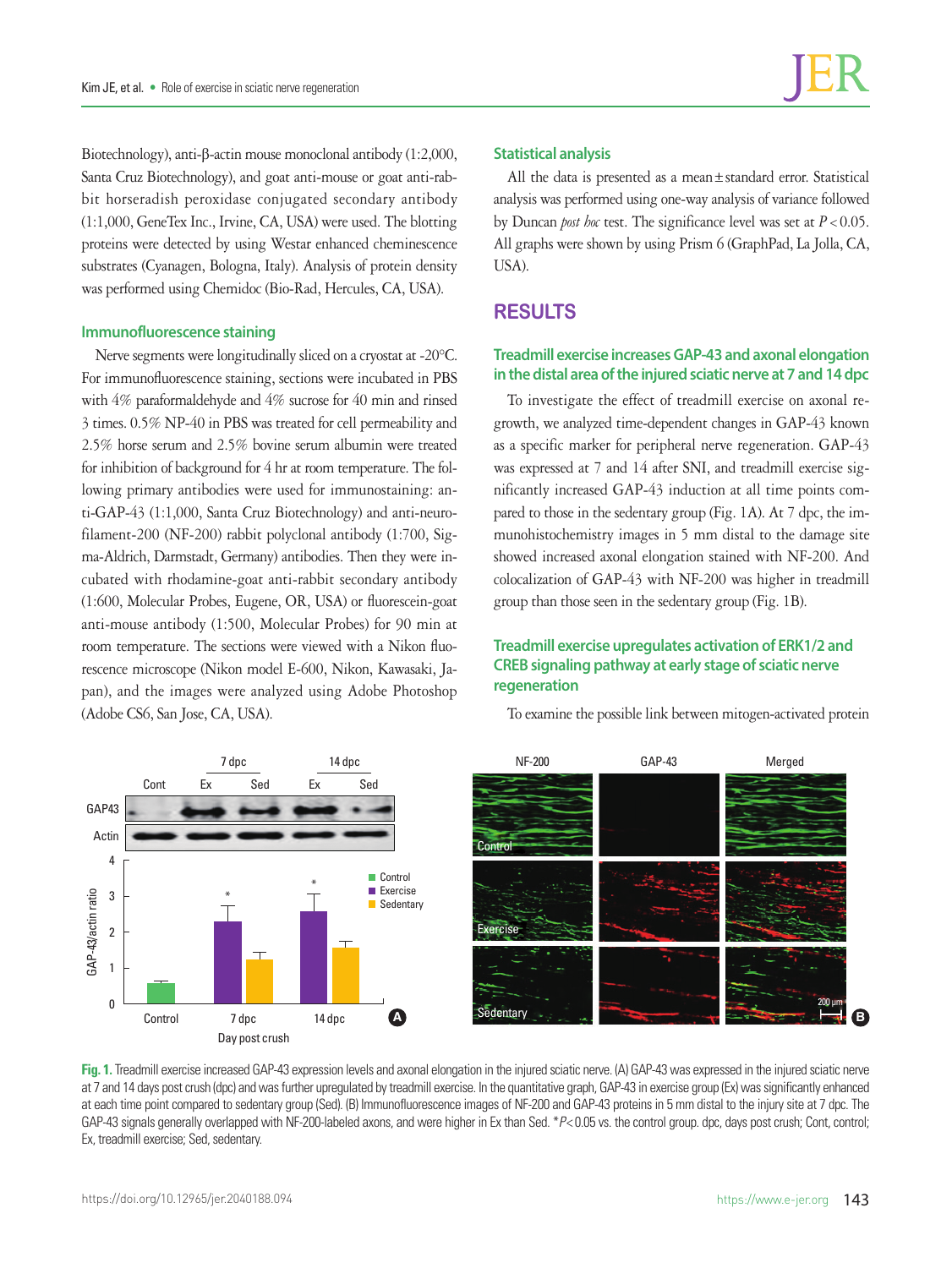



**Fig. 2.** Treadmill exercise upregulated expression levels of ERK1/2 and CREB at early stage of sciatic nerve regeneration. (A) p-ERK1/2 protein was increased in exercise group (Ex) at 7 dpc, and then it was dramatically decreased at 14 dpc. Treadmill exercise significantly upregulated p-CREB expression levels at both 7 and 14 dpc. But p38MAPK was further decreased in exercise group than those in the sedentary group (Sed). (B) The lower panel shows quantitation of western blot analysis. \*\**P*< 0.01, \*\*\**P*< 0.001 vs. the control group. dpc, days post crush; Cont, control; Ex, treadmill exercise; Sed, sedentary.

kinase (MAPK) and phospho-CREB (p-CREB), we identified time-dependent alterations in phosphorylated ERK1/2 and CREB in the injured sciatic nerves. As shown in Fig. 2. Phospho-ERK1/2 expression levels were transiently increased at 7 dpc, and then decreased by a basal level at 14 dpc. At 7 dpc, treadmill exercise significantly increased p-ERK1/2 activity compared to those in the sedentary group. Phospho-CREB didn't showed significant differences between control and sedentary groups, but in treadmill exercise group, p-CREB expression levels were significantly increased compared to the sedentary group. Moreover, expression levels of p38MAPK, a negative regulator of Schwann cell differentiation, were significantly decreased in the treadmill exercise group when compared to the sedentary group.

## **Treadmill exercise increases phosphorylation of ATF3-mediated c-Jun at early stage of sciatic nerve regeneration**

To examine proliferating Schwann cell and axonal elongation after SNI, we examined time-dependent changes in ATF3, JNK, and p-c-Jun levels in the damaged sciatic nerves. As shown in Fig. 3. ATF3 expression levels were further increased at only 14 dpc in the sedentary than the control group, but treadmill exercise significantly increased induction levels of ATF3 at 7 and 14 dpc compared to those in the sedentary group. At 14 dpc, JNK protein levels were significantly upregulated in the exercise group. In addition, phosphorylated c-Jun levels showed significant differences in the exercise group than those in the control and sedentary group at 7 and 14 dpc.

# **DISCUSSION**

Recent studies have shown that performing regular exercise can improve somatosensory functions after peripheral nerve injury (Martínez de Albornoz et al., 2011; Teodori et al., 2011). But these studies have limitations in reporting the exact biochemical mechanisms of the stimulation caused by physical activity. Our data suggest that GAP-43 protein activated by treadmill exercise may contribute to promoting axonal elongation at 7 and 14 days after SNI. GAP-43 has been known as RAGs accumulated regeneration proteins that stimulate axonal sprouting from proximal to distal stump of the injured sciatic nerve (Moore and Goldberg, 2011). In particular, GAP-43 is upregulated in Schwann cells of the injured motor axons (Vaudano et al., 1995), and physical activity including treadmill exercise not only increases Schwann cell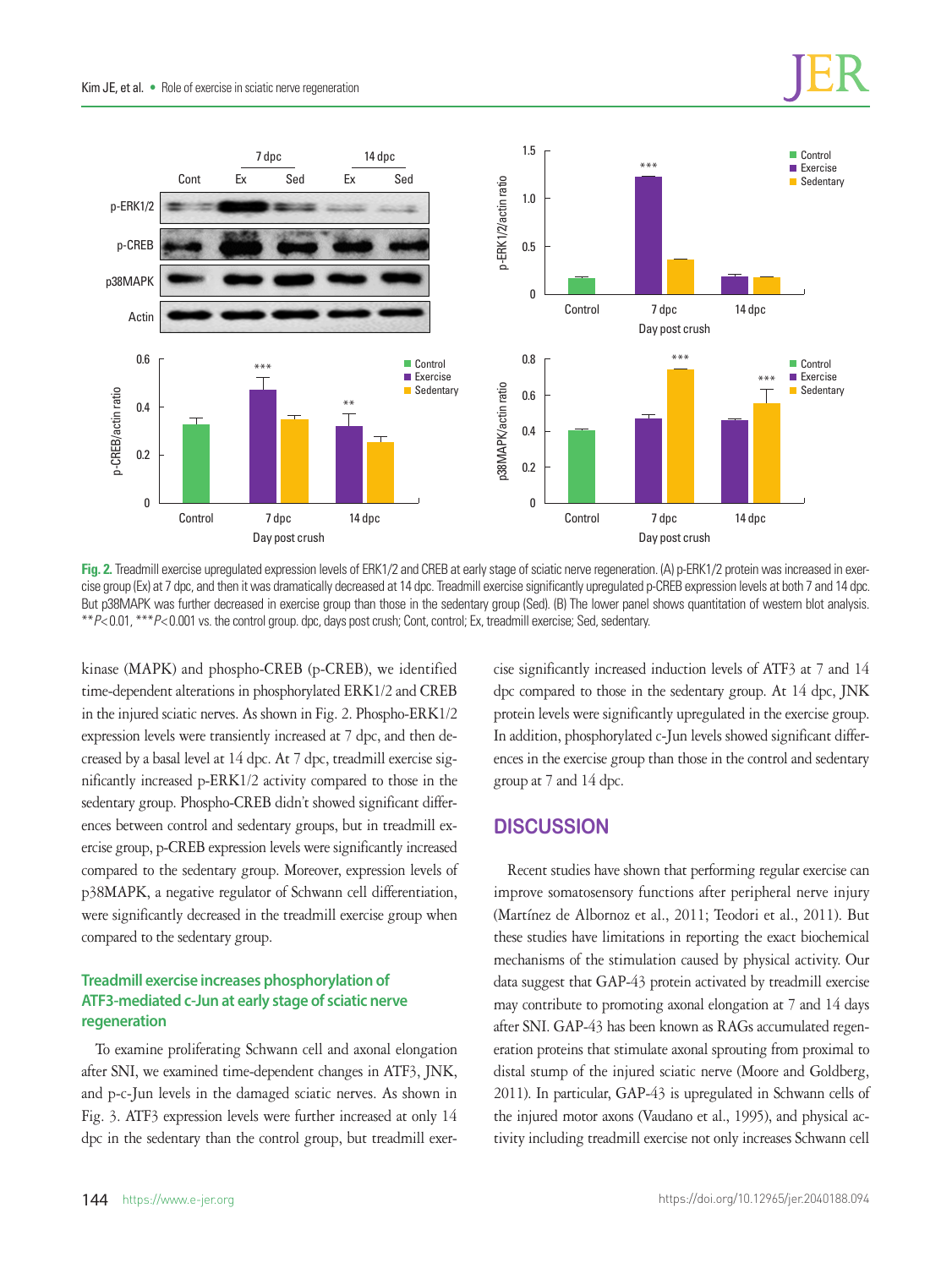



**Fig. 3.** Treadmill exercise-activated ATF3-mediated c-Jun phosphorylation at early stage of sciatic nerve regeneration. (A) ATF3 protein was increased in exercise group (Ex) compared to those in the sedentary group (Sed) at both 7 and 14 dpc. Treadmill exercise significantly upregulated JNK expression levels at 14 dpc. Also p-c-Jun was further increased in exercise group than those in the sedentary group (Sed). (B) The lower panel shows quantitation of western blot analysis. \**P*< 0.05, \*\**P*< 0.01, \*\*\**P*< 0.001 vs. the control group. dpc, days post crush; Cont, control; Ex, treadmill exercise; Sed, sedentary.

proliferation at early stage of sciatic nerve regeneration but also upregulates GAP-43 expression levels in proliferated Schwann cells (Udina et al., 2011a; Wilhelm et al., 2012), emphasizing the importance of the timing and duration of exercise for improving sciatic nerve regeneration. The results of these previous studies support our findings that treadmill exercise facilitated regrowth of the injured axons through activation of GAP-43 protein.

It has been known that GAP-43 activation is closely related with MAPKs signaling pathway secreted in regenerating nervous system (Cui et al., 2017; Fan et al., 2017). MAPKs, a family of serine/threonine specific kinases, are a signaling pathway to play a role in various cellular responses ranging from proliferation and differentiation to apoptosis, which is like a double-edged sword. MAPKs consist of three subfamilies such as ERK1/2, JNK, and p38 kinase. In the nerve regeneration field, Zhang et al. (2018) reported that ERK1/2 could regulate phosphorylation of CREB for promoting neurite outgrowth and cell survival in the damaged nerves. In our study, p-ERK1/2 was enhanced by treadmill exercise at only 7 dpc and decreased to normal level 14 dpc. But its downstream molecules including JNK, c-Jun, and p-CREB showed a tendency to increase continuously until 14 dpc by exercise. These data implicate that ERK1/2-regulated Schwann cell proliferation might be associated with axonal regrowth at early stage of regeneration. Seo et al. (2009) demonstrated that treadmill exercise is one of the most therapeutic tools for enhancing cell proliferation and axonal elongation of the injured sciatic nerve via phosphorylation of ERK1/2 protein. In addition, many researchers suggested that the other main MAPK signaling pathways including JNK and c-Jun (Barr and Bogoyevitch, 2001; Davis, 1994) as well as phosphorylation of CREB (Sabatier and English, 2015; Udina et al., 2011b) are activated by peripheral nerve injury and regular exercise after SNI further facilitates these proteins in the damaged Schwann cells compare to those in the sedentary group. Base on the biochemical similarity of MAPK and CREB in nerve regeneration after exercise, we consider that ERK1/2 and CREB signaling pathways contribute to axonal elongation with Schwann cell proliferation.

In addition to activation of MAPK pathway, ATF3 also is a regulator for inducing GAP-43 expression in the injured peripheral nerves (Abe and Cavalli, 2008; Allodi et al., 2012). In general, ATF3 is examined in neurons and Schwann cells after crush or transection of sciatic nerve in rats (Saito and Dahlin, 2008), and it is deeply related with JNK and c-Jun activation. Blom et al. (2014) noted that JNK inhibition by SP600125 and (D)-JNK1 dramati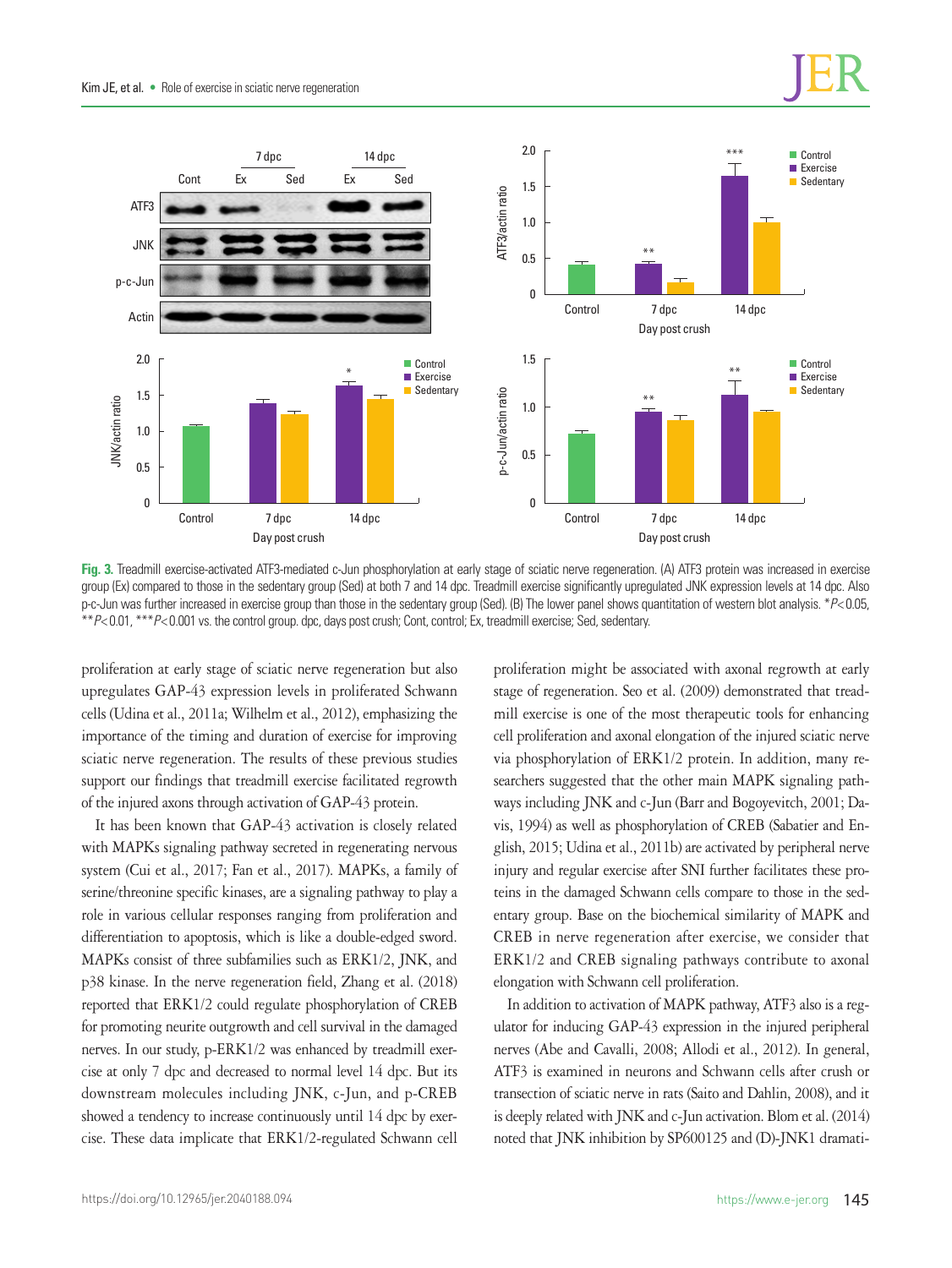cally down-regulated ATF3 induction in the injured neurons and JNK-dependent activation of c-Jun is one of a variety of cellular reactions in response to nerve damage, which mean delay of nerve regeneration in injured nerve. Our study observed increased ATF3 expression in exercise group at both 7 and 14 dpc compared to the sedentary group, and ATF3 showed the same pattern of expression in JNK and p-c-Jun proteins in present study. According to the previous studies, it has been suggested that a number of different transcription factors including ATF3, c-Jun, CREB, and Oct-6 were founded in achieving anatomical and functional regeneration after SNI (Patodia and Raivich, 2012), and ATF3 might mediate GAP-43 expression in the damaged Schwann cells. Furthermore, exercise for 1 hr at 50% maximum oxygen uptake transiently increased ATF3 induction in skeletal muscle (Fernández-Verdejo et al., 2017) as well as in nerves (Nakagomi et al., 2003).

Given these findings reported in previous and present studies, physical activity such as treadmill exercise would be important in developing therapeutic strategies for facilitating regeneration-related molecules in the damaged sciatic nerve. In conclusion, the present finding on exercise-activated ATF3 and MAPK pathway during peripheral nerve regeneration should provide a more precise biochemical mechanism on axonal regeneration.

# **CONFLICT OF INTEREST**

No potential conflict of interest relevant to this article was reported.

# **ACKNOWLEDGMENTS**

This work was supported by the Ministry of Education of the Republic of Korea and the National Research Foundation of Korea (NRF- 2018S1A5A8028577).

# **REFERENCES**

- Abe N, Cavalli V. Nerve injury signaling. Curr Opin Neurobiol 2008;18: 276-283.
- Allodi I, Udina E, Navarro X. Specificity of peripheral nerve regeneration: interactions at the axon level. Prog Neurobiol 2012;98:16-37.
- Armada-da-Silva PA, Pereira C, Amado S, Veloso AP. Role of physical exercise for improving posttraumatic nerve regeneration. Int Rev Neurobiol 2013;109:125-149.
- Arthur-Farraj PJ, Latouche M, Wilton DK, Quintes S, Chabrol E, Banerjee A, Woodhoo A, Jenkins B, Rahman M, Turmaine M, Wicher GK, Mit-

ter R, Greensmith L, Behrens A, Raivich G, Mirsky R, Jessen KR. c-Jun reprograms Schwann cells of injured nerves to generate a repair cell essential for regeneration. Neuron 2012;75:633-647.

- Barr RK, Bogoyevitch MA. The c-Jun N-terminal protein kinase family of mitogen-activated protein kinases (JNK MAPKs). Int J Biochem Cell Biol 2001;33:1047-1063.
- Blom CL, Mårtensson LB, Dahlin LB. Nerve injury-induced c-Jun activation in Schwann cells is JNK independent. Biomed Res Int 2014;2014: 392971.
- Chen CJ, Ou YC, Liao SL, Chen WY, Chen SY, Wu CW, Wang CC, Wang WY, Huang YS, Hsu SH. Transplantation of bone marrow stromal cells for peripheral nerve repair. Exp Neurol 2007;204:443-453.
- Cui J, Cui C, Cui Y, Li R, Sheng H, Jiang X, Tian Y, Wang K, Gao J. Bone marrow mesenchymal stem cell transplantation increases GAP-43 Expression via ERK1/2 and PI3K/Akt pathways in intracerebral hemorrhage. Cell Physiol Biochem 2017;42:137-144.
- Davis RJ. MAPKs: new JNK expands the group. Trends Biochem Sci 1994; 19:470-473.
- English AW, Cucoranu D, Mulligan A, Sabatier M. Treadmill training enhances axon regeneration in injured mouse peripheral nerves without increased loss of topographic specificity. J Comp Neurol 2009;517:245- 255.
- Fan L, Xiong Y, Fu Z, Xu D, Wang L, Chen Y, Xia H, Peng N, Ye S, Wang Y, Zhang L, Ye Q. Polyaniline promotes peripheral nerve regeneration by enhancement of the brain derived neurotrophic factor and ciliary neurotrophic factor expression and activation of the ERK1/2/MAPK signaling pathway. Mol Med Rep 2017;16:7534-7540.
- Fernández-Verdejo R, Vanwynsberghe AM, Essaghir A, Demoulin JB, Hai T, Deldicque L, Francaux M. Activating transcription factor 3 attenuates chemokine and cytokine expression in mouse skeletal muscle after exercise and facilitates molecular adaptation to endurance training. FASEB J 2017;31:840-851.
- Glenn TD, Talbot WS. Signals regulating myelination in peripheral nerves and the Schwann cell response to injury. Curr Opin Neurobiol. 2013; 23:1041-1048.
- Gómez-Pinilla F, Ying Z, Roy RR, Molteni R, Edgerton VR. Voluntary exercise induces a BDNF-mediated mechanism that promotes neuroplasticity. J Neurophysiol 2002;88:2187-2195.
- Gordon T. Electrical stimulation to enhance axon regeneration after peripheral nerve injuries in animal models and humans. Neurotherapeutics 2016;13:295-310.
- Grinsell D, Keating CP. Peripheral nerve reconstruction after injury: a review of clinical and experimental therapies. Biomed Res Int 2014;2014: 698256.
- Han IS, Seo TB, Kim KH, Yoon JH, Yoon SJ, Namgung U. Cdc2-mediated